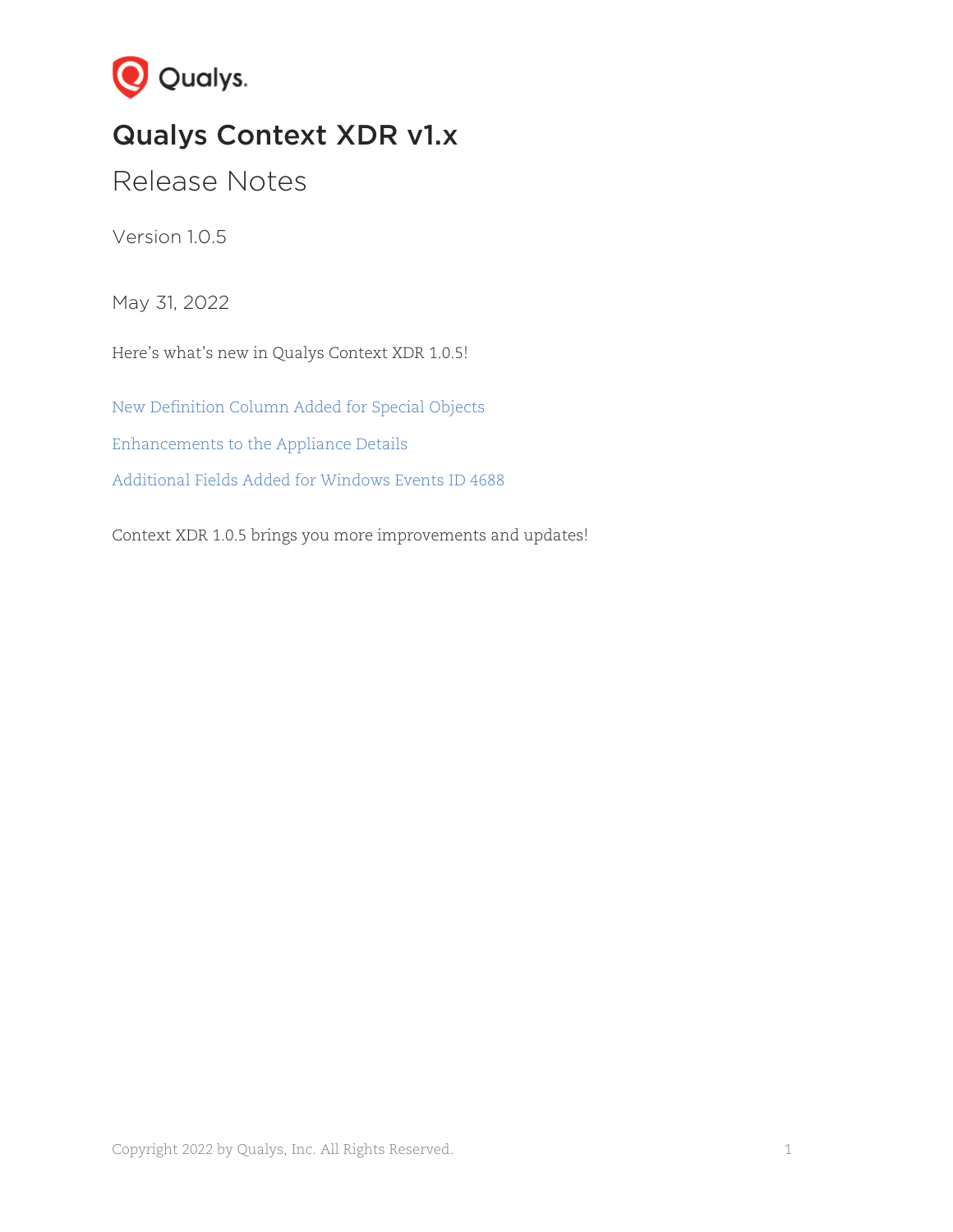## <span id="page-1-0"></span>[New Definition](#page-1-1) Column Added for Special Objects

With this release, we have now added a **Definition** column for Special Objects page, where you can view the type of object: **Static** or **Dynamic**.

- **Static** Allows you to configure the values/attributes that are controlled from the UI.
- **Dynamic** Allows you to configure multiple rules that can add or remove fields/values from the special object.

Navigate to **Configuration** > **Special Objects** and you view the **Definition** column added. You can click **New Object** and select Static or Dynamic type of special object you want to create. Then, enter the required details for the special object to be created. For more information, you can refer to the online help.

| $XDR \sim$                               |              |                           |                           | <b>HOME</b><br><b>DASHBOARD</b> | <b>THREAT MANAGEMENT</b> | <b>ADVANCED ANALYTICS</b> | <b>RULES</b>       | <b>CONFIGURATION</b> | $\odot$ $\boxtimes$<br>$\mathsf{A}$ |  |
|------------------------------------------|--------------|---------------------------|---------------------------|---------------------------------|--------------------------|---------------------------|--------------------|----------------------|-------------------------------------|--|
| <b>Special Objects</b>                   | $\checkmark$ | <b>Special Objects</b>    |                           |                                 |                          |                           |                    |                      |                                     |  |
|                                          |              | Q<br>Search               |                           |                                 |                          |                           |                    |                      | ⊚<br>≡                              |  |
| 519<br><b>Total Special Objects</b>      |              | New Object $\sqrt{}$      |                           |                                 |                          |                           |                    |                      | 1 - 50 of 519 3 2 7 (3)             |  |
|                                          |              | LAST UPDATED $\downarrow$ | <b>OBJECT NAME</b>        | <b>DEFINITION</b>               | <b>CREATED BY</b>        | <b>TYPE</b>               | <b>VALUE COUNT</b> | <b>VALUES</b>        | <b>RULES</b>                        |  |
| <b>TYPE</b><br>string                    | 336          | 4 days ago                | simple so<br>so testing   | <b>STATIC</b>                   | dashb_du                 | String                    | 1                  | asd                  | $\overline{0}$                      |  |
| long<br>ipv4                             | 38<br>31     | 4 days ago                | simple so 2<br>so testing | <b>STATIC</b>                   | dashb_du                 | String                    | 1                  | asd                  | $\theta$                            |  |
| integer<br>port<br>12 more $\mathcal{D}$ | 21<br>17     | 4 days ago                | simple so 1<br>so testing | <b>STATIC</b>                   | dashb_du                 | String                    |                    | asd                  | $\overline{0}$                      |  |
| <b>DEFINITION</b>                        |              | 5 days ago                | <b>Test</b><br>test DSO   | <b>DYNAMIC</b>                  | dashb_du                 | String                    | $\bf{0}$           |                      | $\overline{0}$                      |  |
| <b>STATIC</b><br><b>DYNAMIC</b>          | 489<br>23    | 5 days ago                | iiiiiii<br>jijiji         | <b>DYNAMIC</b>                  | dashb_ph                 | <b>String</b>             | $\mathbf 0$        |                      | $\overline{0}$                      |  |
|                                          |              | 6 days ago                | <b>Test flow</b><br>flow  | <b>DYNAMIC</b>                  | dashb_hr                 | String                    | $\mathbf 0$        |                      | $\theta$                            |  |

#### <span id="page-1-1"></span>**Notes:**

- Under **Special Objects**, sorting of data for the **Definition** column needs enhancement.
- The Special Object search results may include events with Null/Blank values for Dynamic Special Objects.
- For Dynamic Special Objects, Search functionality for **Associated Rules** tab may not display accurate results.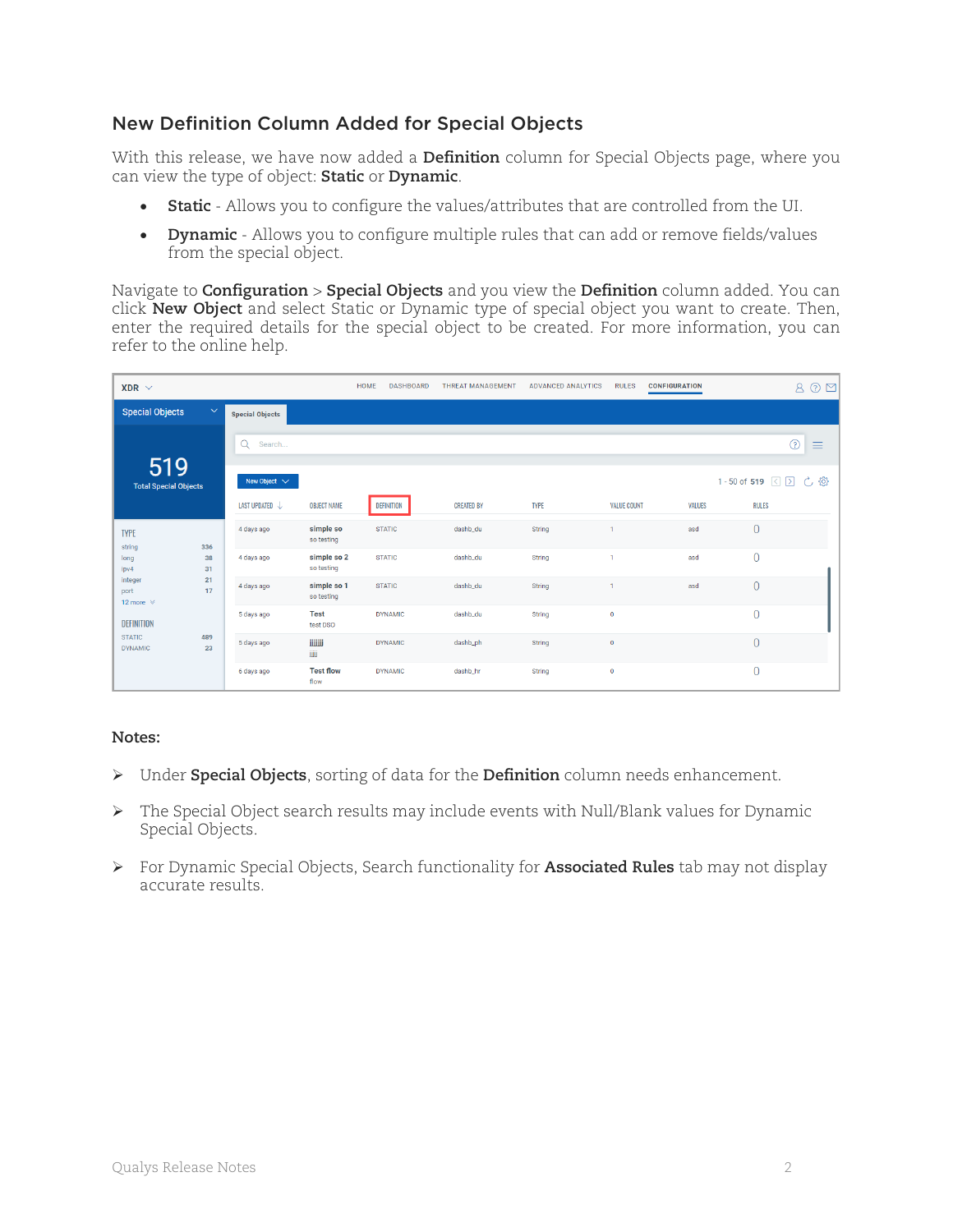# <span id="page-2-0"></span>Enhancements to the Appliance Details

We have newly added MTU and NIC details under Summary page of an Appliance.

- **MTU** Maximum Transmission Unit (MTU) is the maximum size of the packet that can be transmitted from a network interface.
- **NIC** Network Interface Controller (NIC) is a hardware component which a device or machine can be connected over a network.

You can navigate to **Configuration** > **Data Collection** > **Appliances** tab. Select any appliance and click **View Details** from the quick actions menu. Then, you can view the **Summary** page for the **MTU** and **NIC** details.

|                         | < Appliance Details: DataMonitoring_Test_Appliance |                      |                                      |
|-------------------------|----------------------------------------------------|----------------------|--------------------------------------|
|                         |                                                    |                      |                                      |
| Summary                 | 4                                                  | 20                   |                                      |
| <b>List of Services</b> | <b>Collectors</b>                                  | <b>Event Sources</b> |                                      |
|                         | Lookup code                                        |                      |                                      |
|                         | ff201188-a4da-4b14-9ada-303b0797217a 0             |                      |                                      |
|                         | <b>General Details</b>                             |                      |                                      |
|                         | Description:                                       |                      |                                      |
|                         | <b>Activation Key:</b>                             |                      | 8681194508                           |
|                         | Status:                                            | <b>Active</b>        |                                      |
|                         | Appliance ID:                                      |                      | 3c6770d2-f2cb-4cd5-8952-869ca03ee6cf |
|                         | Memory Usage (%):                                  | 43.18                |                                      |
|                         | Current Root Disk Usage (%):                       | 40                   |                                      |
|                         | Last Root Disk Usage (%):                          | 40                   |                                      |
|                         | Current Secondary Disk Usage (%):                  | 1                    |                                      |
|                         | Last Secondary Disk Usage (%):                     | $\mathbf{1}$         |                                      |
|                         | Last updated on:                                   |                      | a few seconds ago                    |
|                         | Created on:                                        |                      | 6 months ago                         |
|                         | Deployment Location:                               | Pune                 |                                      |
|                         | Ipv4 Address:                                      |                      | 10.44.150.51                         |
|                         | Host Name:                                         |                      | CAMSD                                |
|                         | Name Servers:                                      |                      | 10.44.148.41,10.44.148.55            |
|                         | MTU:                                               | 1500                 |                                      |
|                         | NIC:                                               | $6\phantom{a}$       |                                      |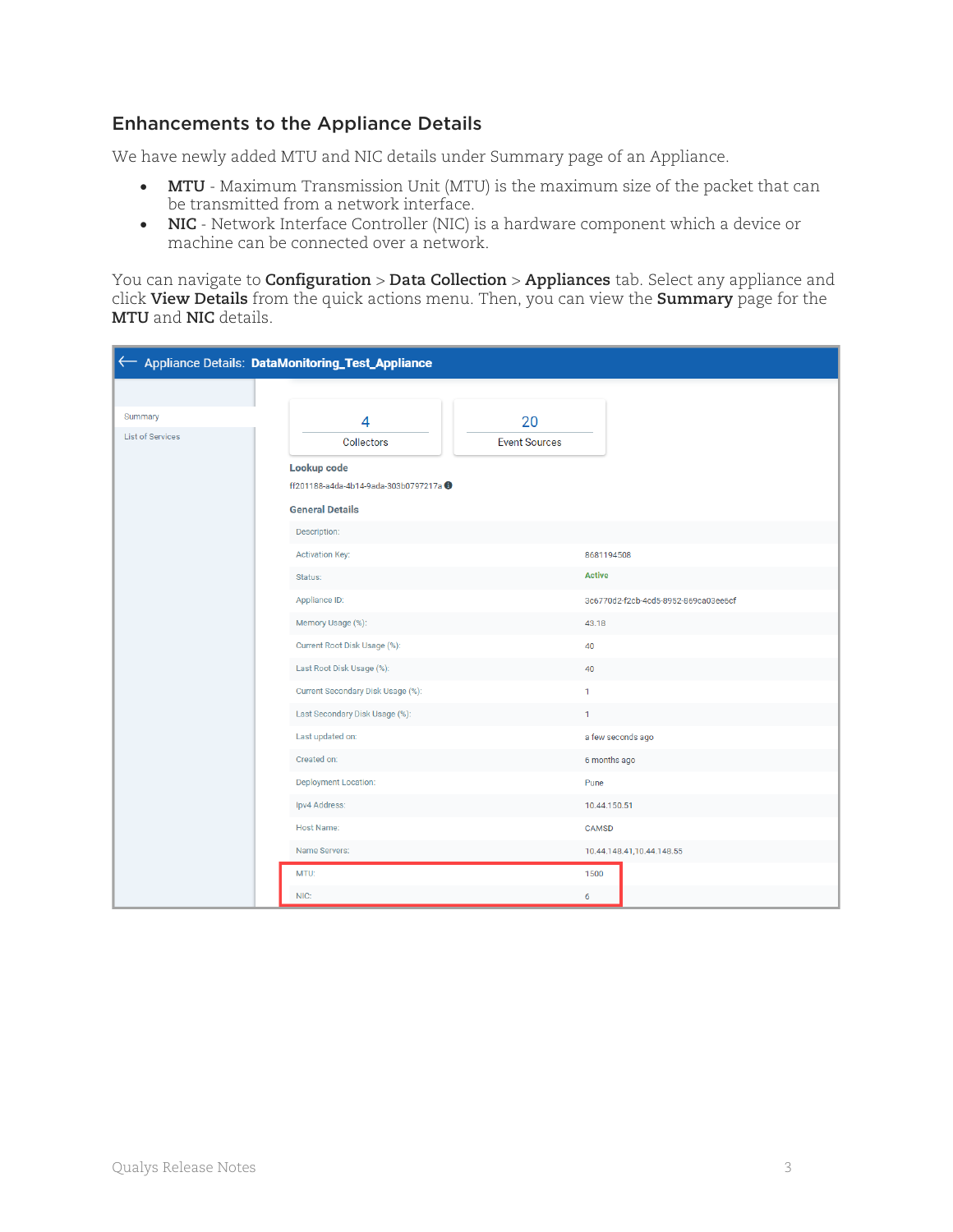We have also added new columns for **Status**, **Network IO**, and **Block IO** details on List of Services page of an Appliance.

- **Status** Displays the current status of a service.
- **Network IO** Displays the total bytes received and transmitted over the network by the corresponding container.
- **Block IO** Displays the number of bytes written/read from your container to the disk.

Simply, navigate to **Configuration** > **Data Collection** > **Appliances** tab. Select any appliance and click **View Details** from the quick actions menu. Then, click **List of Services** to view the details of newly added columns.

| $\sim$ Appliance Details: P01_10.114.252.235 |                         |                     |                      |                     |               |              |               |                |                 |
|----------------------------------------------|-------------------------|---------------------|----------------------|---------------------|---------------|--------------|---------------|----------------|-----------------|
| Summary                                      | <b>List of Services</b> |                     |                      |                     |               |              |               |                |                 |
| <b>List of Services</b>                      | <b>STATUS</b>           | <b>SERVICE NAME</b> | <b>BUILD VERSION</b> | <b>LAST UPDATED</b> | <b>MEMORY</b> | <b>CPUO</b>  | <b>UPTIME</b> | NETWORK IO     | <b>BLOCK IO</b> |
|                                              | Running                 | cams-rsyslog        | $1.4.0 - 7$          | 6 days ago          | 0.06 / 0.06   | 0.03 / 0.04  | Up 6 days     | 487MB / 9.38MB | 19.3MB / 2.43MB |
|                                              | Running                 | syslog-collector    | $1.3.4 - 6$          | 3 hours ago         | 1.57/1.57     | 0.57/0.4     | Up 3 hours    | OB / OB        | 0B / 10.2MB     |
|                                              | Running                 | syslog-cloud-output | $1.3.4 - 6$          | 3 hours ago         | 0.06 / 0.05   | $0.01 / -$   | Up 3 hours    | OB / OB        | 0B / 0B         |
|                                              | Running                 | cams-logstash       | $1.4.0 - 7$          | 6 days ago          | 1.58 / 1.57   | 0.89 / 1.02  | Up 6 days     | 206MB / 251MB  | 89.8MB / 552MB  |
|                                              | Running                 | CAMSD               | $1.4.0 - 7$          | 6 days ago          | 0.54 / 0.62   | 0.26 / 75.56 | Up 6 days     | 0B/0B          | 20.2GB / 622MB  |
|                                              | Running                 | ad-collector        | $1.3.4 - 6$          | 2 hours ago         | 2.79 / 2.24   | 5.33 / 2.46  | Up 2 hours    | 323kB / 232kB  | 0B / 336kB      |
|                                              | Running                 | on-prem-monitoring  | $1.3.4 - 6$          | 3 hours ago         | 2.73 / 2.7    | 0.81 / 5.32  | Up 3 hours    | 447kB / 539kB  | 0B / 635kB      |
|                                              | Running                 | conf-fetcher        | $1.3.4 - 6$          | 3 hours ago         | 2.3 / 2.26    | 0.88 / 1.03  | Up 3 hours    | 634kB / 330kB  | 0B / 483kB      |
|                                              |                         |                     |                      |                     |               |              |               |                |                 |